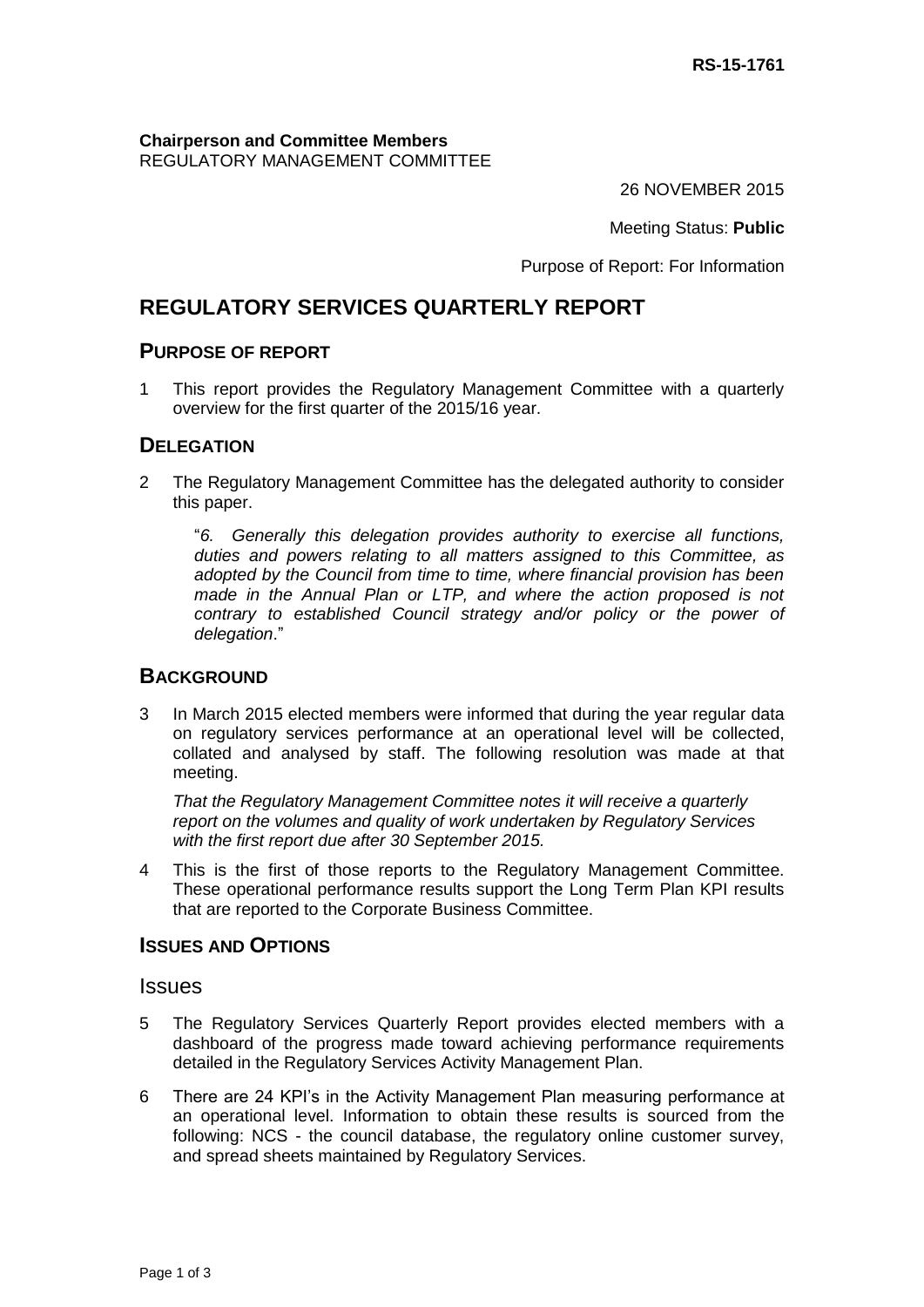- 7 The detail of results for the first quarter of the 2015/16 year is contained in the Regulatory Services Quarterly Report attached as Appendix A to this report.
- 8 A summary of results is as follows:



| Achieved      | 2  |
|---------------|----|
| On target     | 14 |
| Not yet due   | 5  |
| Not on target | 3  |
| Not achieved  |    |
| <b>Total</b>  | 24 |

9 The results do not identify any significant matters of concern at this point in the year. Although 13% are "not on target", efforts are being made to address this and the year end result is expected to be "achieved".

### **CONSIDERATIONS**

#### Policy considerations

10 There are no policy considerations.

#### Legal considerations

11 There are no legal considerations.

## Financial considerations

12 There are no financial considerations.

#### Tāngata whenua considerations

13 There are no tāngata whenua considerations.